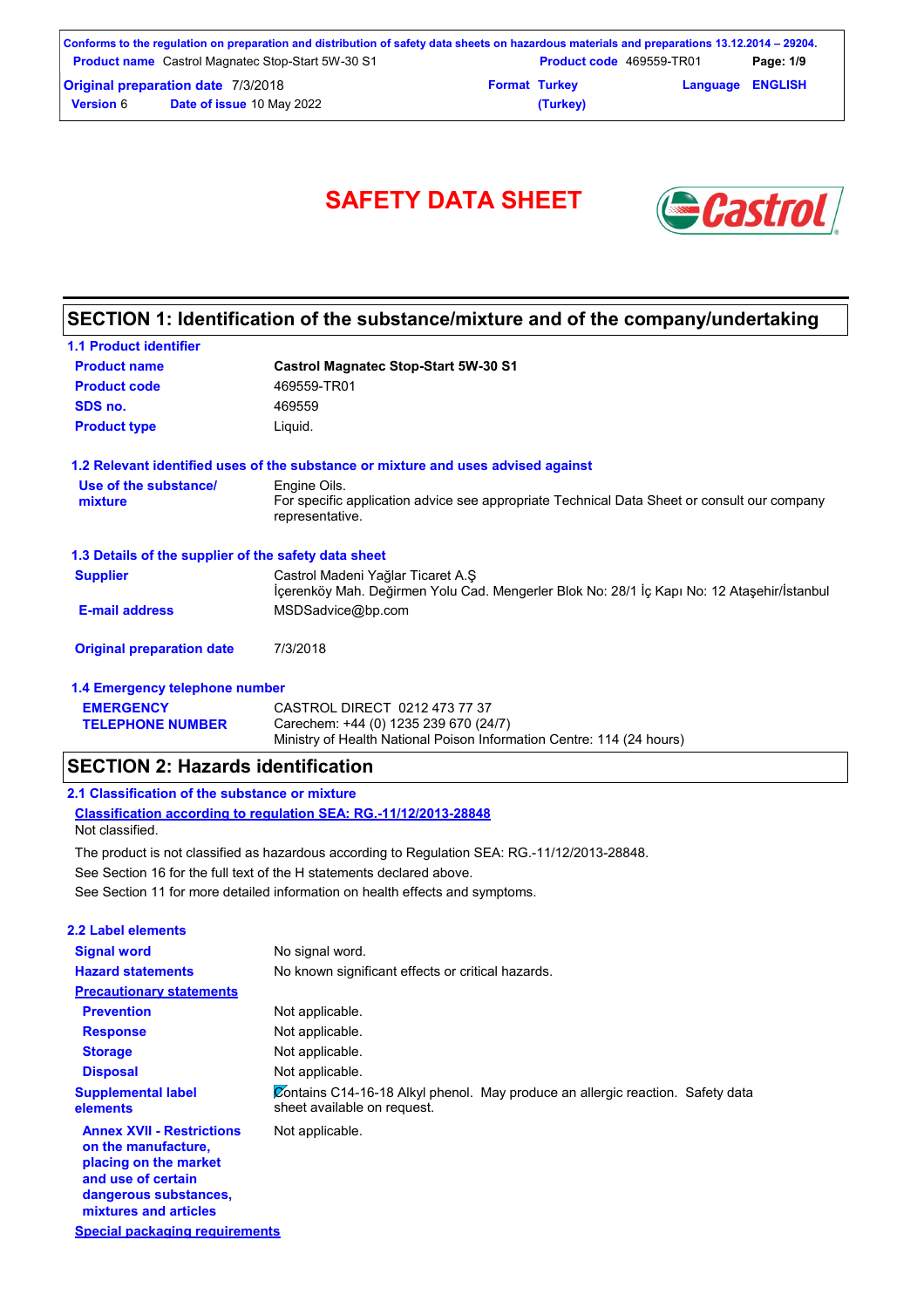| Conforms to the regulation on preparation and distribution of safety data sheets on hazardous materials and preparations 13.12.2014 – 29204. |  |                      |                                 |           |
|----------------------------------------------------------------------------------------------------------------------------------------------|--|----------------------|---------------------------------|-----------|
| <b>Product name</b> Castrol Magnatec Stop-Start 5W-30 S1                                                                                     |  |                      | <b>Product code</b> 469559-TR01 | Page: 2/9 |
| <b>Original preparation date 7/3/2018</b>                                                                                                    |  | <b>Format Turkey</b> | <b>Language ENGLISH</b>         |           |
| Date of issue 10 May 2022<br><b>Version</b> 6                                                                                                |  | (Turkey)             |                                 |           |

| <b>Containers to be fitted</b><br>with child-resistant<br>fastenings | Not applicable.                                                                                                                                                                                                          |  |  |
|----------------------------------------------------------------------|--------------------------------------------------------------------------------------------------------------------------------------------------------------------------------------------------------------------------|--|--|
| <b>Tactile warning of danger</b>                                     | Not applicable.                                                                                                                                                                                                          |  |  |
| 2.3 Other hazards                                                    |                                                                                                                                                                                                                          |  |  |
| <b>Product meets the criteria</b><br>for PBT or vPvB                 | This mixture does not contain any substances that are assessed to be a PBT or a<br>vPvB.                                                                                                                                 |  |  |
| Other hazards which do<br>not result in classification               | Defatting to the skin.<br>USED ENGINE OILS<br>Used engine oil may contain hazardous components which have the potential to<br>cause skin cancer.<br>See Toxicological Information, section 11 of this Safety Data Sheet. |  |  |
|                                                                      | <b>SECTION 3: Composition/information on ingredients</b>                                                                                                                                                                 |  |  |
| <b>3.2 Mixtures</b>                                                  | Mixture                                                                                                                                                                                                                  |  |  |
|                                                                      | $H$ iahly refined hase oil (IP 346 DMSO extract < 3%) Proprietary performance additives                                                                                                                                  |  |  |

| <b>Product/ingredient name</b>                                          | CAS no.     | %           | SEA: RG.-11/12/2013-28848              | <b>Type</b> |
|-------------------------------------------------------------------------|-------------|-------------|----------------------------------------|-------------|
| Lubricating oils (petroleum), C20-50,<br>hydrotreated neutral oil-based | 72623-87-1  | $≥25 - ≤50$ | Asp. Tox. 1, H304                      | $[1]$       |
| Distillates (petroleum), solvent-dewaxed<br>heavy paraffinic            | 64742-65-0  | ≤3          | Not classified.                        | $[2]$       |
| Distillates (petroleum), hydrotreated heavy<br>paraffinic               | 64742-54-7  | ≤3          | Not classified.                        | $[2]$       |
| C14-16-18 Alkyl phenol                                                  | Proprietary | ≤0.3        | Skin Sens, 1B, H317<br>STOT RE 2. H373 | $[1]$       |

**See Section 16 for the full text of the H statements declared above.**

**There are no additional ingredients present which, within the current knowledge of the supplier and in the concentrations applicable, are classified as hazardous to health or the environment and hence require reporting in this section.**

Type

 $\boxed{1}$  Substance classified with a health or environmental hazard

[2] Substance with a workplace exposure limit

[3] Substance meets the criteria for PBT

**Notes to physician**

[4] Substance meets the criteria for vPvB

[5] Additional disclosure due to company policy

Occupational exposure limits, if available, are listed in Section 8.

### **SECTION 4: First aid measures**

| <b>4.1 Description of first aid measures</b> |                                                                                                                                                                                                                                                   |
|----------------------------------------------|---------------------------------------------------------------------------------------------------------------------------------------------------------------------------------------------------------------------------------------------------|
| <b>Inhalation</b>                            | Finhaled, remove to fresh air. In case of inhalation of decomposition products in a<br>fire, symptoms may be delayed. The exposed person may need to be kept under<br>medical surveillance for 48 hours. Get medical attention if symptoms occur. |
| <b>Ingestion</b>                             | Do not induce vomiting unless directed to do so by medical personnel. Get medical<br>attention if symptoms occur.                                                                                                                                 |
| <b>Skin contact</b>                          | Wash skin thoroughly with soap and water or use recognised skin cleanser.<br>Remove contaminated clothing and shoes. Wash clothing before reuse. Clean<br>shoes thoroughly before reuse. Get medical attention if symptoms occur.                 |
| Eye contact                                  | In case of contact, immediately flush eyes with plenty of water for at least 15<br>minutes. Eyelids should be held away from the eyeball to ensure thorough rinsing.<br>Check for and remove any contact lenses. Get medical attention.           |
| <b>Protection of first-aiders</b>            | No action shall be taken involving any personal risk or without suitable training.                                                                                                                                                                |

### **4.2 Most important symptoms and effects, both acute and delayed**

See Section 11 for more detailed information on health effects and symptoms.

### **4.3 Indication of any immediate medical attention and special treatment needed**

Treatment should in general be symptomatic and directed to relieving any effects. In case of inhalation of decomposition products in a fire, symptoms may be delayed. The exposed person may need to be kept under medical surveillance for 48 hours.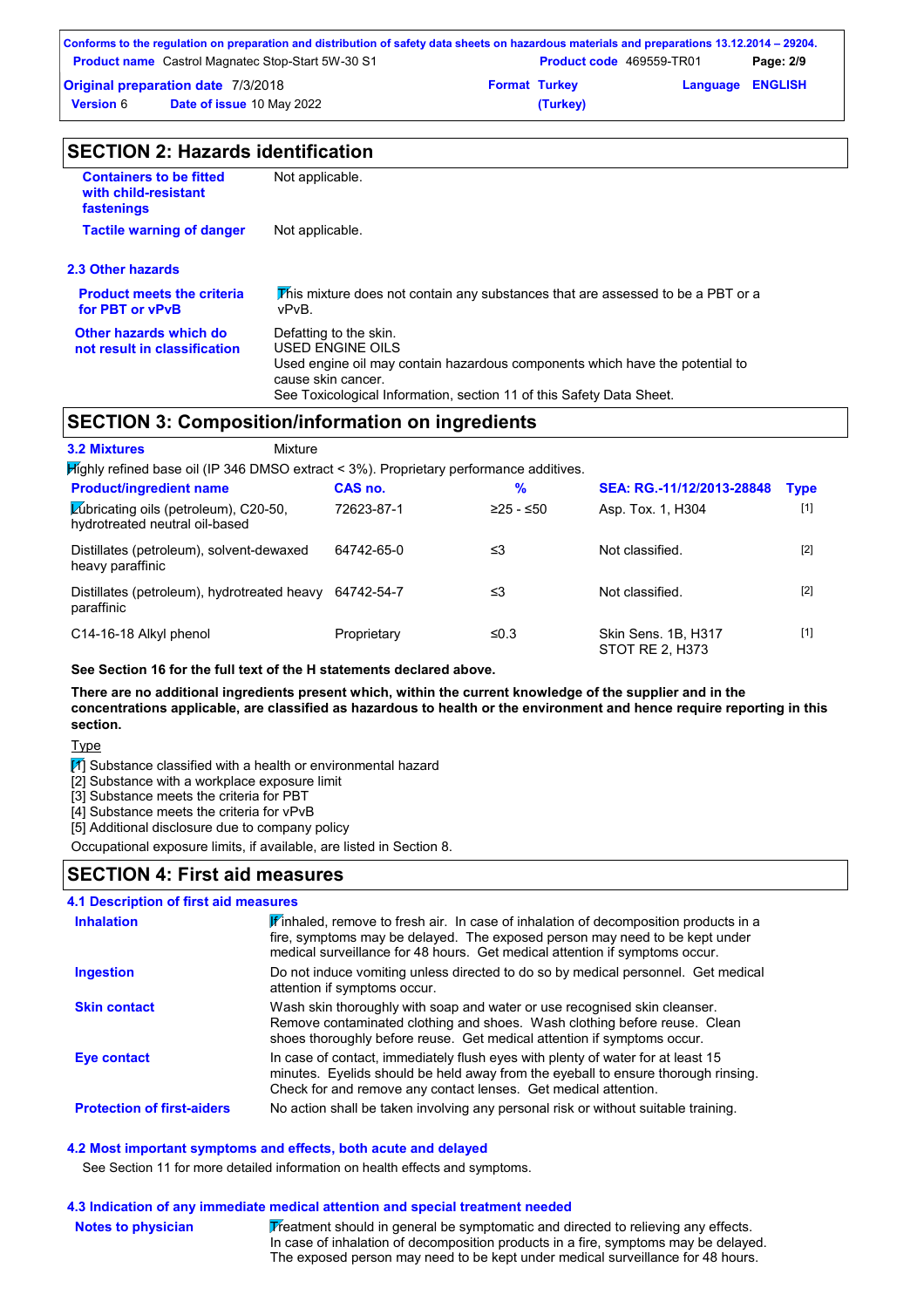|                  | Conforms to the regulation on preparation and distribution of safety data sheets on hazardous materials and preparations 13.12.2014 – 29204. |                      |                                 |                         |           |
|------------------|----------------------------------------------------------------------------------------------------------------------------------------------|----------------------|---------------------------------|-------------------------|-----------|
|                  | <b>Product name</b> Castrol Magnatec Stop-Start 5W-30 S1                                                                                     |                      | <b>Product code</b> 469559-TR01 |                         | Page: 3/9 |
|                  | <b>Original preparation date 7/3/2018</b>                                                                                                    | <b>Format Turkey</b> |                                 | <b>Language ENGLISH</b> |           |
| <b>Version 6</b> | <b>Date of issue 10 May 2022</b>                                                                                                             |                      | (Turkey)                        |                         |           |

| <b>SECTION 5: Firefighting measures</b>                           |                                                                                                                                                                                                                                                                                                           |  |  |  |
|-------------------------------------------------------------------|-----------------------------------------------------------------------------------------------------------------------------------------------------------------------------------------------------------------------------------------------------------------------------------------------------------|--|--|--|
| 5.1 Extinguishing media<br><b>Suitable extinguishing</b><br>media | In case of fire, use foam, dry chemical or carbon dioxide extinguisher or spray.                                                                                                                                                                                                                          |  |  |  |
| <b>Unsuitable extinguishing</b><br>media                          | Do not use water jet.                                                                                                                                                                                                                                                                                     |  |  |  |
| 5.2 Special hazards arising from the substance or mixture         |                                                                                                                                                                                                                                                                                                           |  |  |  |
| <b>Hazards from the</b><br>substance or mixture                   | In a fire or if heated, a pressure increase will occur and the container may burst.                                                                                                                                                                                                                       |  |  |  |
| <b>Hazardous combustion</b><br>products                           | Combustion products may include the following:<br>metal oxide/oxides<br>carbon oxides $(CO, CO2)$ (carbon monoxide, carbon dioxide)<br>nitrogen oxides ( $NO$ , $NO2$ etc.)                                                                                                                               |  |  |  |
| 5.3 Advice for firefighters                                       |                                                                                                                                                                                                                                                                                                           |  |  |  |
| <b>Special precautions for</b><br>fire-fighters                   | No action shall be taken involving any personal risk or without suitable training. Promptly<br>isolate the scene by removing all persons from the vicinity of the incident if there is a fire.                                                                                                            |  |  |  |
| <b>Special protective</b><br>equipment for fire-fighters          | Fire-fighters should wear positive pressure self-contained breathing apparatus (SCBA) and full<br>turnout gear. Clothing for fire-fighters (including helmets, protective boots and gloves)<br>conforming to European standard EN 469 will provide a basic level of protection for chemical<br>incidents. |  |  |  |

## **SECTION 6: Accidental release measures**

|                                                          | 6.1 Personal precautions, protective equipment and emergency procedures                                                                                                                                                                                                                                                                                                                        |
|----------------------------------------------------------|------------------------------------------------------------------------------------------------------------------------------------------------------------------------------------------------------------------------------------------------------------------------------------------------------------------------------------------------------------------------------------------------|
| For non-emergency<br>personnel                           | No action shall be taken involving any personal risk or without suitable training. Evacuate<br>surrounding areas. Keep unnecessary and unprotected personnel from entering. Do not touch<br>or walk through spilt material. Put on appropriate personal protective equipment. Floors may<br>be slippery; use care to avoid falling.                                                            |
| For emergency responders                                 | If specialised clothing is required to deal with the spillage, take note of any information in<br>Section 8 on suitable and unsuitable materials. See also the information in "For non-<br>emergency personnel".                                                                                                                                                                               |
| <b>6.2 Environmental</b><br>precautions                  | Avoid dispersal of spilt material and runoff and contact with soil, waterways, drains and sewers.<br>Inform the relevant authorities if the product has caused environmental pollution (sewers,<br>waterways, soil or air).                                                                                                                                                                    |
| 6.3 Methods and material for containment and cleaning up |                                                                                                                                                                                                                                                                                                                                                                                                |
| <b>Small spill</b>                                       | Stop leak if without risk. Move containers from spill area. Absorb with an inert material and<br>place in an appropriate waste disposal container. Dispose of via a licensed waste disposal<br>contractor.                                                                                                                                                                                     |
| <b>Large spill</b>                                       | Stop leak if without risk. Move containers from spill area. Prevent entry into sewers, water<br>courses, basements or confined areas. Contain and collect spillage with non-combustible,<br>absorbent material e.g. sand, earth, vermiculite or diatomaceous earth and place in container<br>for disposal according to local regulations. Dispose of via a licensed waste disposal contractor. |
| 6.4 Reference to other<br><b>sections</b>                | See Section 1 for emergency contact information.<br>See Section 5 for firefighting measures.<br>See Section 8 for information on appropriate personal protective equipment.<br>See Section 12 for environmental precautions.<br>See Section 13 for additional waste treatment information.                                                                                                     |

## **SECTION 7: Handling and storage**

**7.1 Precautions for safe handling**

| <b>Protective measures</b>                       | Put on appropriate personal protective equipment (see Section 8).                                                                                                                                                                                                                                                |
|--------------------------------------------------|------------------------------------------------------------------------------------------------------------------------------------------------------------------------------------------------------------------------------------------------------------------------------------------------------------------|
| <b>Advice on general</b><br>occupational hygiene | Eating, drinking and smoking should be prohibited in areas where this material is handled,<br>stored and processed. Wash thoroughly after handling. Remove contaminated clothing and<br>protective equipment before entering eating areas. See also Section 8 for additional<br>information on hygiene measures. |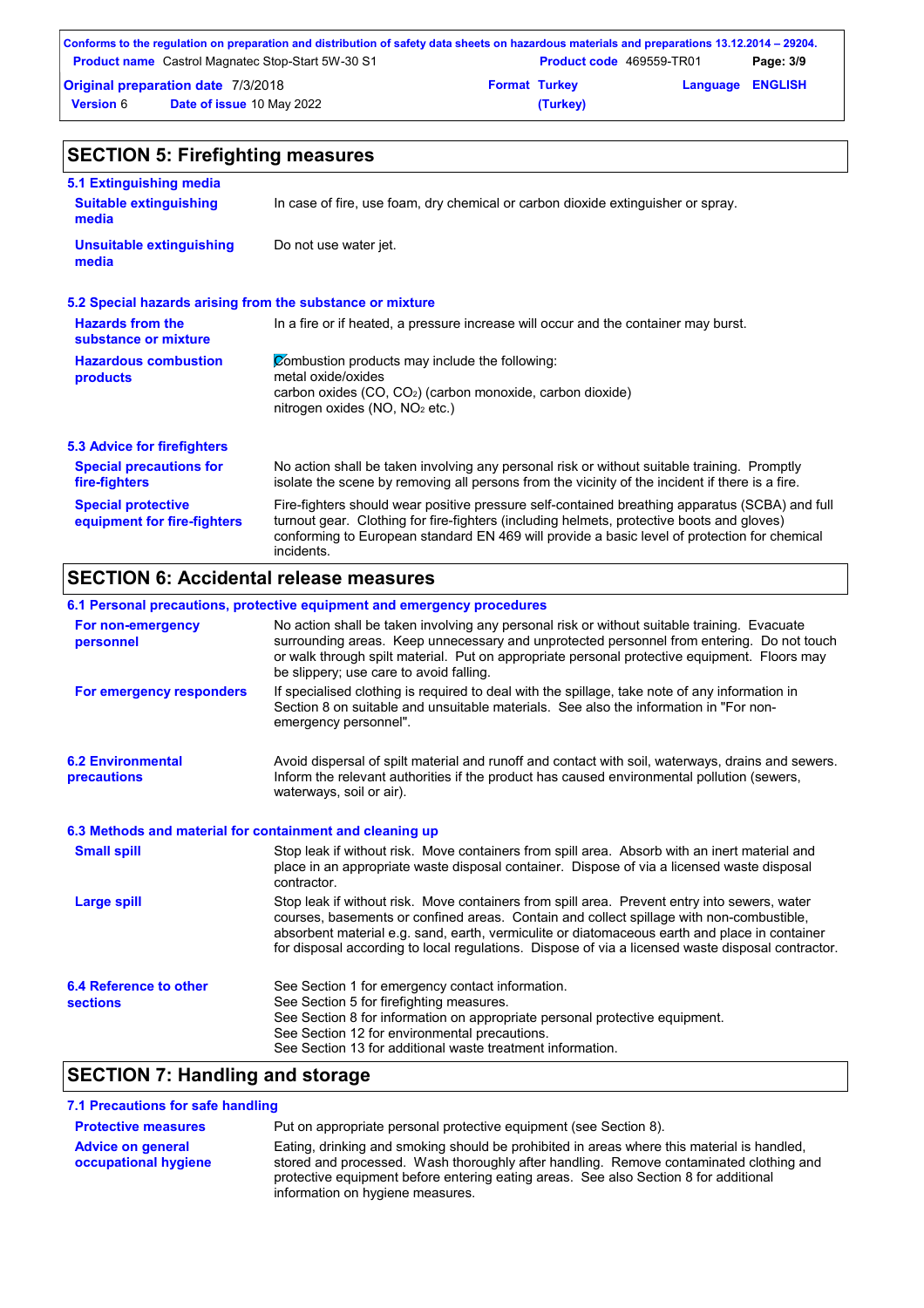|                  | Conforms to the regulation on preparation and distribution of safety data sheets on hazardous materials and preparations 13.12.2014 – 29204. |                                 |                         |           |
|------------------|----------------------------------------------------------------------------------------------------------------------------------------------|---------------------------------|-------------------------|-----------|
|                  | <b>Product name</b> Castrol Magnatec Stop-Start 5W-30 S1                                                                                     | <b>Product code</b> 469559-TR01 |                         | Page: 4/9 |
|                  | Original preparation date 7/3/2018                                                                                                           | <b>Format Turkey</b>            | <b>Language ENGLISH</b> |           |
| <b>Version 6</b> | <b>Date of issue 10 May 2022</b>                                                                                                             | (Turkey)                        |                         |           |

| <b>SECTION 7: Handling and storage</b>                                        |                                                                                                                                                                                                                                                                                                                                                                                                                                                                                                                                                                                             |                                                                                                                                                                                                                                                                                                                                                                                                                                                                                                                                                                                                                                                                                                                                                                                                                                                                                                                                                                                                                            |  |  |  |
|-------------------------------------------------------------------------------|---------------------------------------------------------------------------------------------------------------------------------------------------------------------------------------------------------------------------------------------------------------------------------------------------------------------------------------------------------------------------------------------------------------------------------------------------------------------------------------------------------------------------------------------------------------------------------------------|----------------------------------------------------------------------------------------------------------------------------------------------------------------------------------------------------------------------------------------------------------------------------------------------------------------------------------------------------------------------------------------------------------------------------------------------------------------------------------------------------------------------------------------------------------------------------------------------------------------------------------------------------------------------------------------------------------------------------------------------------------------------------------------------------------------------------------------------------------------------------------------------------------------------------------------------------------------------------------------------------------------------------|--|--|--|
| <b>7.2 Conditions for safe</b><br>storage, including any<br>incompatibilities | Store in accordance with local regulations. Store in original container protected from direct<br>sunlight in a dry, cool and well-ventilated area, away from incompatible materials (see Section<br>10) and food and drink. Keep container tightly closed and sealed until ready for use. Store and<br>use only in equipment/containers designed for use with this product. Containers that have<br>been opened must be carefully resealed and kept upright to prevent leakage. Do not store in<br>unlabelled containers. Use appropriate containment to avoid environmental contamination. |                                                                                                                                                                                                                                                                                                                                                                                                                                                                                                                                                                                                                                                                                                                                                                                                                                                                                                                                                                                                                            |  |  |  |
| <b>Not suitable</b>                                                           |                                                                                                                                                                                                                                                                                                                                                                                                                                                                                                                                                                                             | Prolonged exposure to elevated temperature.                                                                                                                                                                                                                                                                                                                                                                                                                                                                                                                                                                                                                                                                                                                                                                                                                                                                                                                                                                                |  |  |  |
| 7.3 Specific end use(s)                                                       |                                                                                                                                                                                                                                                                                                                                                                                                                                                                                                                                                                                             |                                                                                                                                                                                                                                                                                                                                                                                                                                                                                                                                                                                                                                                                                                                                                                                                                                                                                                                                                                                                                            |  |  |  |
| <b>Recommendations</b>                                                        | Not available.                                                                                                                                                                                                                                                                                                                                                                                                                                                                                                                                                                              |                                                                                                                                                                                                                                                                                                                                                                                                                                                                                                                                                                                                                                                                                                                                                                                                                                                                                                                                                                                                                            |  |  |  |
| <b>SECTION 8: Exposure controls/personal protection</b>                       |                                                                                                                                                                                                                                                                                                                                                                                                                                                                                                                                                                                             |                                                                                                                                                                                                                                                                                                                                                                                                                                                                                                                                                                                                                                                                                                                                                                                                                                                                                                                                                                                                                            |  |  |  |
| <b>8.1 Control parameters</b>                                                 |                                                                                                                                                                                                                                                                                                                                                                                                                                                                                                                                                                                             |                                                                                                                                                                                                                                                                                                                                                                                                                                                                                                                                                                                                                                                                                                                                                                                                                                                                                                                                                                                                                            |  |  |  |
| <b>Occupational exposure limits</b>                                           |                                                                                                                                                                                                                                                                                                                                                                                                                                                                                                                                                                                             |                                                                                                                                                                                                                                                                                                                                                                                                                                                                                                                                                                                                                                                                                                                                                                                                                                                                                                                                                                                                                            |  |  |  |
| Distillates (petroleum), solvent-dewaxed heavy<br>paraffinic                  |                                                                                                                                                                                                                                                                                                                                                                                                                                                                                                                                                                                             | <b>ACGIH TLV (United States).</b><br>TWA: 5 mg/m <sup>3</sup> 8 hours. Issued/Revised: 11/2009 Form: Inhalable<br>fraction                                                                                                                                                                                                                                                                                                                                                                                                                                                                                                                                                                                                                                                                                                                                                                                                                                                                                                 |  |  |  |
| Distillates (petroleum), hydrotreated heavy paraffinic                        |                                                                                                                                                                                                                                                                                                                                                                                                                                                                                                                                                                                             | <b>ACGIH TLV (United States).</b><br>TWA: 5 mg/m <sup>3</sup> 8 hours. Issued/Revised: 11/2009 Form: Inhalable<br>fraction                                                                                                                                                                                                                                                                                                                                                                                                                                                                                                                                                                                                                                                                                                                                                                                                                                                                                                 |  |  |  |
| guidance only.                                                                |                                                                                                                                                                                                                                                                                                                                                                                                                                                                                                                                                                                             | Whilst specific OELs for certain components may be shown in this section, other components may be present in any mist,<br>vapour or dust produced. Therefore, the specific OELs may not be applicable to the product as a whole and are provided for                                                                                                                                                                                                                                                                                                                                                                                                                                                                                                                                                                                                                                                                                                                                                                       |  |  |  |
| <b>Recommended monitoring</b><br>procedures                                   |                                                                                                                                                                                                                                                                                                                                                                                                                                                                                                                                                                                             | If this product contains ingredients with exposure limits, personal, workplace atmosphere or<br>biological monitoring may be required to determine the effectiveness of the ventilation or other<br>control measures and/or the necessity to use respiratory protective equipment. Reference<br>should be made to monitoring standards, such as the following: European Standard EN 689<br>(Workplace atmospheres - Guidance for the assessment of exposure by inhalation to chemical<br>agents for comparison with limit values and measurement strategy) European Standard EN<br>14042 (Workplace atmospheres - Guide for the application and use of procedures for the<br>assessment of exposure to chemical and biological agents) European Standard EN 482<br>(Workplace atmospheres - General requirements for the performance of procedures for the<br>measurement of chemical agents) Reference to national guidance documents for methods for<br>the determination of hazardous substances will also be required. |  |  |  |
| <b>8.2 Exposure controls</b>                                                  |                                                                                                                                                                                                                                                                                                                                                                                                                                                                                                                                                                                             |                                                                                                                                                                                                                                                                                                                                                                                                                                                                                                                                                                                                                                                                                                                                                                                                                                                                                                                                                                                                                            |  |  |  |
| <b>Appropriate engineering</b><br><b>controls</b>                             |                                                                                                                                                                                                                                                                                                                                                                                                                                                                                                                                                                                             | All activities involving chemicals should be assessed for their risks to health, to ensure<br>exposures are adequately controlled. Personal protective equipment should only be considered<br>after other forms of control measures (e.g. engineering controls) have been suitably evaluated.<br>Personal protective equipment should conform to appropriate standards, be suitable for use, be<br>kept in good condition and properly maintained.<br>Your supplier of personal protective equipment should be consulted for advice on selection and<br>appropriate standards. For further information contact your national organisation for standards.<br>Provide exhaust ventilation or other engineering controls to keep the relevant airborne<br>concentrations below their respective occupational exposure limits.<br>The final choice of protective equipment will depend upon a risk assessment. It is important to<br>ensure that all items of personal protective equipment are compatible.                    |  |  |  |
| <b>Individual protection measures</b>                                         |                                                                                                                                                                                                                                                                                                                                                                                                                                                                                                                                                                                             |                                                                                                                                                                                                                                                                                                                                                                                                                                                                                                                                                                                                                                                                                                                                                                                                                                                                                                                                                                                                                            |  |  |  |
| <b>Hygiene measures</b>                                                       | location.                                                                                                                                                                                                                                                                                                                                                                                                                                                                                                                                                                                   | Wash hands, forearms and face thoroughly after handling chemical products, before eating,<br>smoking and using the lavatory and at the end of the working period. Appropriate techniques<br>should be used to remove potentially contaminated clothing. Wash contaminated clothing<br>before reusing. Ensure that eyewash stations and safety showers are close to the workstation                                                                                                                                                                                                                                                                                                                                                                                                                                                                                                                                                                                                                                         |  |  |  |
| <b>Respiratory protection</b>                                                 | In case of insufficient ventilation, wear suitable respiratory equipment.<br>The correct choice of respiratory protection depends upon the chemicals being handled, the<br>conditions of work and use, and the condition of the respiratory equipment. Safety procedures<br>should be developed for each intended application. Respiratory protection equipment should<br>therefore be chosen in consultation with the supplier/manufacturer and with a full assessment<br>of the working conditions.                                                                                       |                                                                                                                                                                                                                                                                                                                                                                                                                                                                                                                                                                                                                                                                                                                                                                                                                                                                                                                                                                                                                            |  |  |  |
| <b>Eye/face protection</b>                                                    | Safety glasses with side shields.                                                                                                                                                                                                                                                                                                                                                                                                                                                                                                                                                           |                                                                                                                                                                                                                                                                                                                                                                                                                                                                                                                                                                                                                                                                                                                                                                                                                                                                                                                                                                                                                            |  |  |  |

### **Skin protection**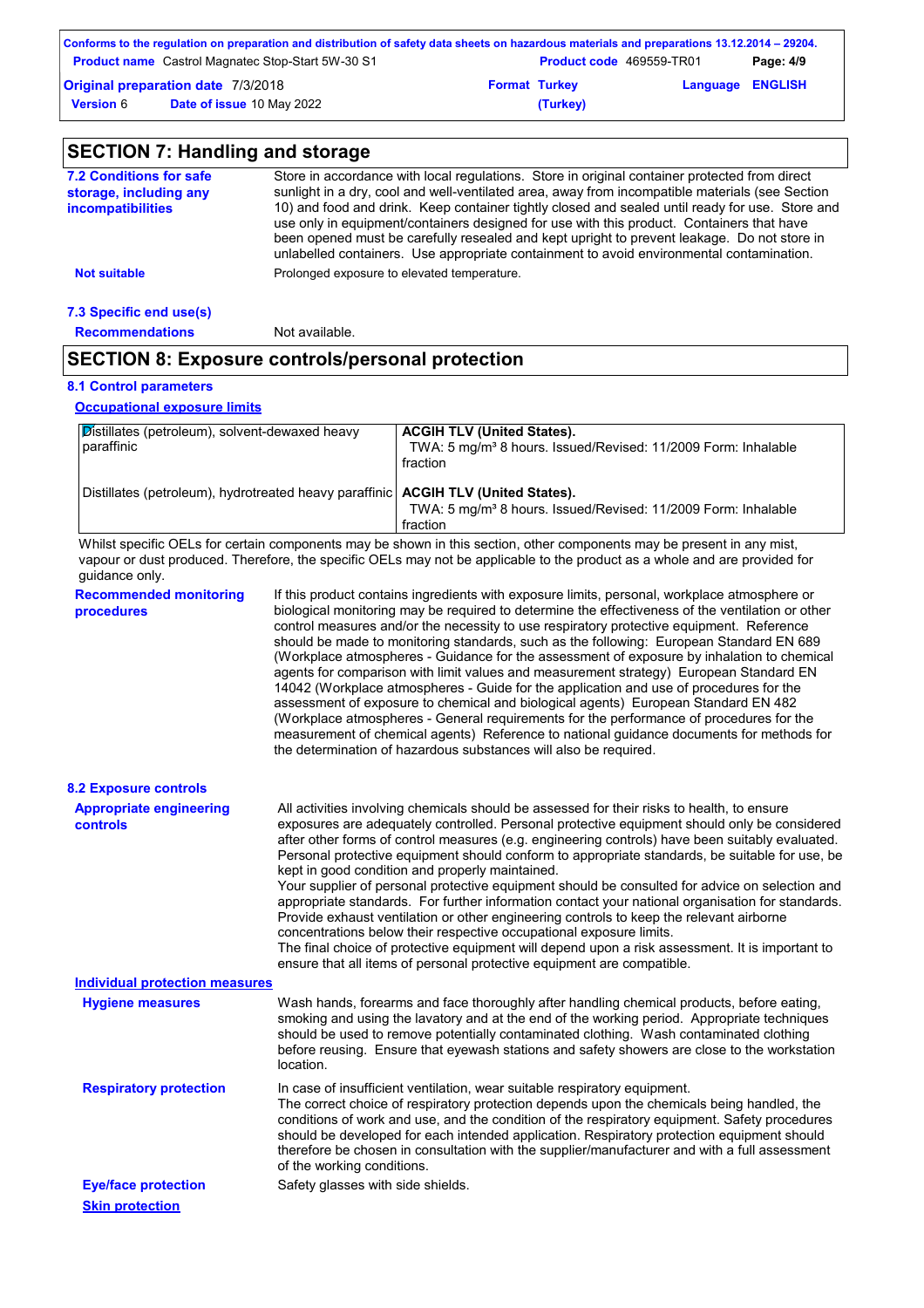|          |                         | Page: 5/9                                                                                                                                                                       |
|----------|-------------------------|---------------------------------------------------------------------------------------------------------------------------------------------------------------------------------|
|          | <b>Language ENGLISH</b> |                                                                                                                                                                                 |
| (Turkey) |                         |                                                                                                                                                                                 |
|          | <b>Format Turkey</b>    | Conforms to the regulation on preparation and distribution of safety data sheets on hazardous materials and preparations 13.12.2014 – 29204.<br><b>Product code</b> 469559-TR01 |

## **SECTION 8: Exposure controls/personal protection**

| <b>Hand protection</b>                    | Wear protective gloves if prolonged or repeated contact is likely. Wear chemical resistant<br>gloves. Recommended: Nitrile gloves. The correct choice of protective gloves depends upon<br>the chemicals being handled, the conditions of work and use, and the condition of the gloves<br>(even the best chemically resistant glove will break down after repeated chemical exposures).<br>Most gloves provide only a short time of protection before they must be discarded and replaced.<br>Because specific work environments and material handling practices vary, safety procedures<br>should be developed for each intended application. Gloves should therefore be chosen in<br>consultation with the supplier/manufacturer and with a full assessment of the working<br>conditions. |
|-------------------------------------------|----------------------------------------------------------------------------------------------------------------------------------------------------------------------------------------------------------------------------------------------------------------------------------------------------------------------------------------------------------------------------------------------------------------------------------------------------------------------------------------------------------------------------------------------------------------------------------------------------------------------------------------------------------------------------------------------------------------------------------------------------------------------------------------------|
| <b>Skin and body</b>                      | Use of protective clothing is good industrial practice.<br>Personal protective equipment for the body should be selected based on the task being<br>performed and the risks involved and should be approved by a specialist before handling this<br>product.<br>Cotton or polyester/cotton overalls will only provide protection against light superficial<br>contamination that will not soak through to the skin. Overalls should be laundered on a regular<br>basis. When the risk of skin exposure is high (e.g. when cleaning up spillages or if there is a<br>risk of splashing) then chemical resistant aprons and/or impervious chemical suits and boots<br>will be required.                                                                                                        |
| <b>Environmental exposure</b><br>controls | Emissions from ventilation or work process equipment should be checked to ensure they<br>comply with the requirements of environmental protection legislation. In some cases, fume<br>scrubbers, filters or engineering modifications to the process equipment will be necessary to<br>reduce emissions to acceptable levels.                                                                                                                                                                                                                                                                                                                                                                                                                                                                |

## **SECTION 9: Physical and chemical properties**

The conditions of measurement of all properties are at standard temperature and pressure unless otherwise indicated.

### **9.1 Information on basic physical and chemical properties**

| <b>Appearance</b>                                      |                  |                                              |  |
|--------------------------------------------------------|------------------|----------------------------------------------|--|
| <b>Physical state</b>                                  | Liquid.          |                                              |  |
| <b>Colour</b>                                          | Amber. [Light]   |                                              |  |
| <b>Odour</b>                                           | Not available.   |                                              |  |
| <b>Odour threshold</b>                                 | Not available.   |                                              |  |
| pH                                                     | Mot applicable.  |                                              |  |
| <b>Melting point/freezing point</b>                    | Not available.   |                                              |  |
| Initial boiling point and boiling<br>range             | Not available.   |                                              |  |
| <b>Pour point</b>                                      | -46 $^{\circ}$ C |                                              |  |
| <b>Flash point</b>                                     |                  | Closed cup: 209°C (408.2°F) [Pensky-Martens] |  |
| <b>Evaporation rate</b>                                | Not available.   |                                              |  |
| <b>Flammability (solid, gas)</b>                       |                  | Not applicable. Based on - Physical state    |  |
| <b>Upper/lower flammability or</b><br>explosive limits | Not available.   |                                              |  |
| <b>Vapour pressure</b>                                 |                  | Vapour Pressure at 20°C                      |  |

|                         | <b>Ingredient name</b>                                                         | mm Hg kPa |          | <b>Method</b>      | mm<br><b>Hg</b> | kPa | <b>Method</b> |
|-------------------------|--------------------------------------------------------------------------------|-----------|----------|--------------------|-----------------|-----|---------------|
|                         | Lubricating oils<br>(petroleum), C20-50,<br>hydrotreated neutral oil-<br>based | < 0.08    | < 0.011  | <b>ASTM D 5191</b> |                 |     |               |
|                         | Lubricating oils<br>(petroleum), C20-50,<br>hydrotreated neutral oil-<br>based | < 0.08    | < 0.011  | <b>ASTM D 5191</b> |                 |     |               |
|                         | bis(nonylphenyl)amine                                                          | < 0.01    | < 0.0013 | EU A.4             | $\Omega$        | 10  | EU A.4        |
|                         | Distillates (petroleum),<br>solvent-dewaxed<br>heavy paraffinic                | < 0.08    | < 0.011  | <b>ASTM D 5191</b> |                 |     |               |
|                         | Distillates (petroleum),<br>hydrotreated heavy<br>paraffinic                   | < 0.08    | < 0.011  | <b>ASTM D 5191</b> |                 |     |               |
| <b>Vapour density</b>   | Not available.                                                                 |           |          |                    |                 |     |               |
| <b>Relative density</b> | Not available.                                                                 |           |          |                    |                 |     |               |
| <b>Density</b>          | $<$ 1000 kg/m <sup>3</sup> (<1 g/cm <sup>3</sup> ) at 15 <sup>°</sup> C        |           |          |                    |                 |     |               |

**Vapour Pressure at 20˚C Vapour pressure at 50˚C**

**Solubility(ies)** insoluble in water.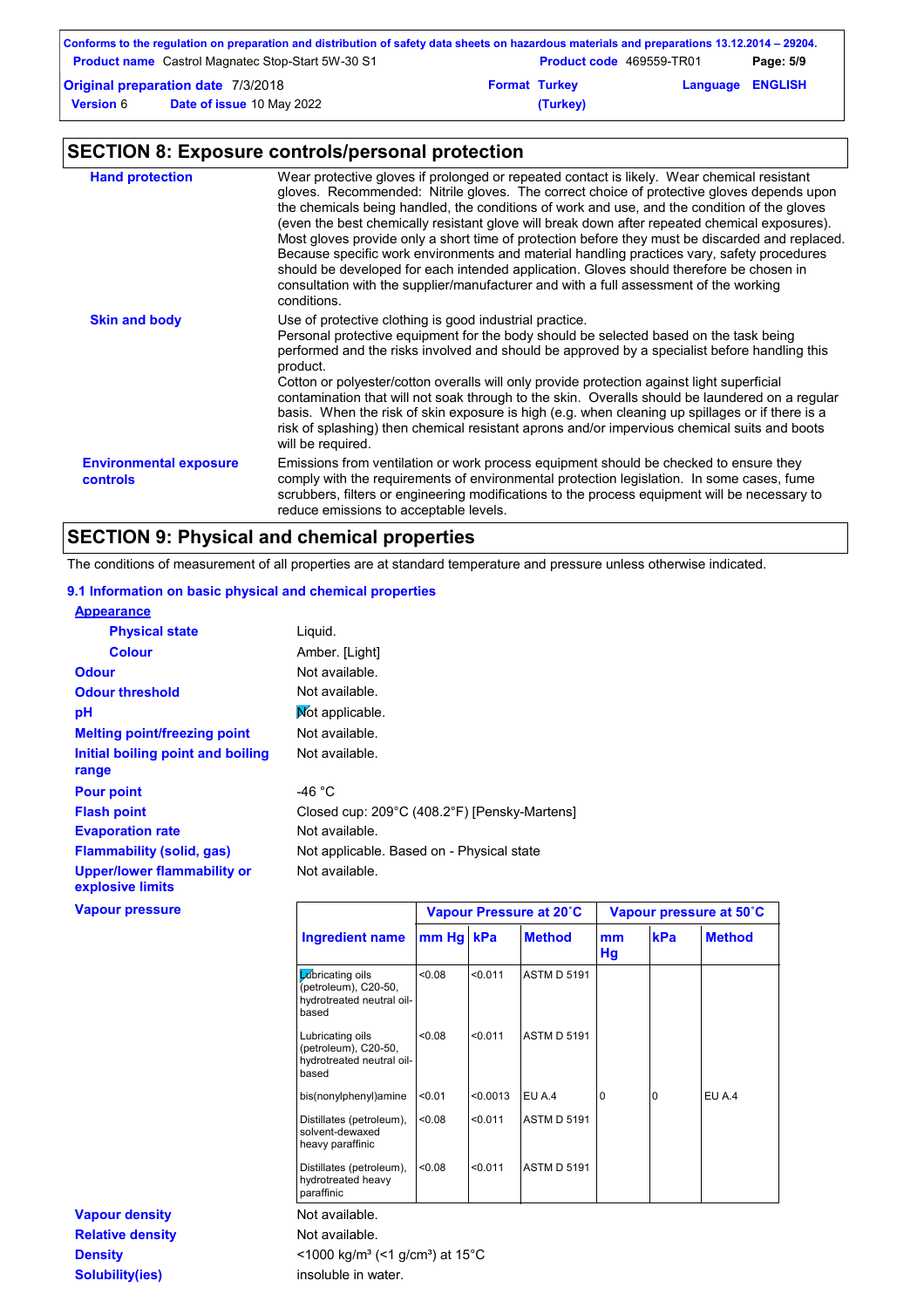|                  | Conforms to the regulation on preparation and distribution of safety data sheets on hazardous materials and preparations 13.12.2014 – 29204. |                      |                                 |                         |           |
|------------------|----------------------------------------------------------------------------------------------------------------------------------------------|----------------------|---------------------------------|-------------------------|-----------|
|                  | <b>Product name</b> Castrol Magnatec Stop-Start 5W-30 S1                                                                                     |                      | <b>Product code</b> 469559-TR01 |                         | Page: 6/9 |
|                  | <b>Original preparation date 7/3/2018</b>                                                                                                    | <b>Format Turkey</b> |                                 | <b>Language ENGLISH</b> |           |
| <b>Version 6</b> | <b>Date of issue 10 May 2022</b>                                                                                                             |                      | (Turkey)                        |                         |           |

| <b>Partition coefficient: n-octanol/</b><br>water | Mot applicable.                                                                                                                    |              |     |                            |
|---------------------------------------------------|------------------------------------------------------------------------------------------------------------------------------------|--------------|-----|----------------------------|
| <b>Auto-ignition temperature</b>                  | <b>Ingredient name</b>                                                                                                             | $\mathbf{C}$ | °F  | <b>Method</b>              |
|                                                   | Dec-1-ene, homopolymer,<br>hydrogenated Dec-1-ene, oligomers,<br>hydrogenated                                                      | 343 to 369   |     | 649.4 to 696.2 ASTM D 2159 |
|                                                   | bis(nonylphenyl)amine                                                                                                              | 440          | 824 | EU A.15                    |
| <b>Decomposition temperature</b>                  | Not available.                                                                                                                     |              |     |                            |
| <b>Viscosity</b>                                  | Kinematic: 59.9 mm <sup>2</sup> /s (59.9 cSt) at 40 $^{\circ}$ C<br>Kinematic: 10 to 11 mm <sup>2</sup> /s (10 to 11 cSt) at 100°C |              |     |                            |
| <b>Explosive properties</b>                       | Not available.                                                                                                                     |              |     |                            |
| <b>Oxidising properties</b>                       | Not available.                                                                                                                     |              |     |                            |
| <b>Particle characteristics</b>                   |                                                                                                                                    |              |     |                            |
| <b>Median particle size</b>                       | Not applicable.                                                                                                                    |              |     |                            |

### **9.2 Other information**

No additional information.

| <b>SECTION 10: Stability and reactivity</b>       |                                                                                                                                                                         |  |  |  |
|---------------------------------------------------|-------------------------------------------------------------------------------------------------------------------------------------------------------------------------|--|--|--|
| <b>10.1 Reactivity</b>                            | No specific test data available for this product. Refer to Conditions to avoid and Incompatible<br>materials for additional information.                                |  |  |  |
| <b>10.2 Chemical stability</b>                    | The product is stable.                                                                                                                                                  |  |  |  |
| <b>10.3 Possibility of</b><br>hazardous reactions | Under normal conditions of storage and use, hazardous reactions will not occur.<br>Under normal conditions of storage and use, hazardous polymerisation will not occur. |  |  |  |
| <b>10.4 Conditions to avoid</b>                   | Avoid all possible sources of ignition (spark or flame).                                                                                                                |  |  |  |
| <b>10.5 Incompatible materials</b>                | Reactive or incompatible with the following materials: oxidising materials.                                                                                             |  |  |  |
| <b>10.6 Hazardous</b><br>decomposition products   | Under normal conditions of storage and use, hazardous decomposition products should not be<br>produced.                                                                 |  |  |  |

## **SECTION 11: Toxicological information**

| 11.1 Information on toxicological effects          |                                                                                                                     |
|----------------------------------------------------|---------------------------------------------------------------------------------------------------------------------|
| <b>Information on likely</b><br>routes of exposure | Routes of entry anticipated: Dermal, Inhalation.                                                                    |
| <b>Potential acute health effects</b>              |                                                                                                                     |
| <b>Inhalation</b>                                  | Exposure to decomposition products may cause a health hazard. Serious effects may be<br>delayed following exposure. |
| <b>Ingestion</b>                                   | No known significant effects or critical hazards.                                                                   |
| <b>Skin contact</b>                                | Defatting to the skin. May cause skin dryness and irritation.                                                       |
| Eye contact                                        | No known significant effects or critical hazards.                                                                   |
|                                                    | <b>Symptoms related to the physical, chemical and toxicological characteristics</b>                                 |
| <b>Inhalation</b>                                  | No specific data.                                                                                                   |
| <b>Ingestion</b>                                   | No specific data.                                                                                                   |
| <b>Skin contact</b>                                | Adverse symptoms may include the following:<br>irritation<br>dryness<br>cracking                                    |
| Eye contact                                        | No specific data.                                                                                                   |
|                                                    | Delayed and immediate effects as well as chronic effects from short and long-term exposure                          |
| <b>Inhalation</b>                                  | Overexposure to the inhalation of airborne droplets or aerosols may cause irritation of the<br>respiratory tract.   |
| <b>Ingestion</b>                                   | Ingestion of large quantities may cause nausea and diarrhoea.                                                       |
| <b>Skin contact</b>                                | Prolonged or repeated contact can defat the skin and lead to irritation and/or dermatitis.                          |
| Eye contact                                        | Potential risk of transient stinging or redness if accidental eye contact occurs.                                   |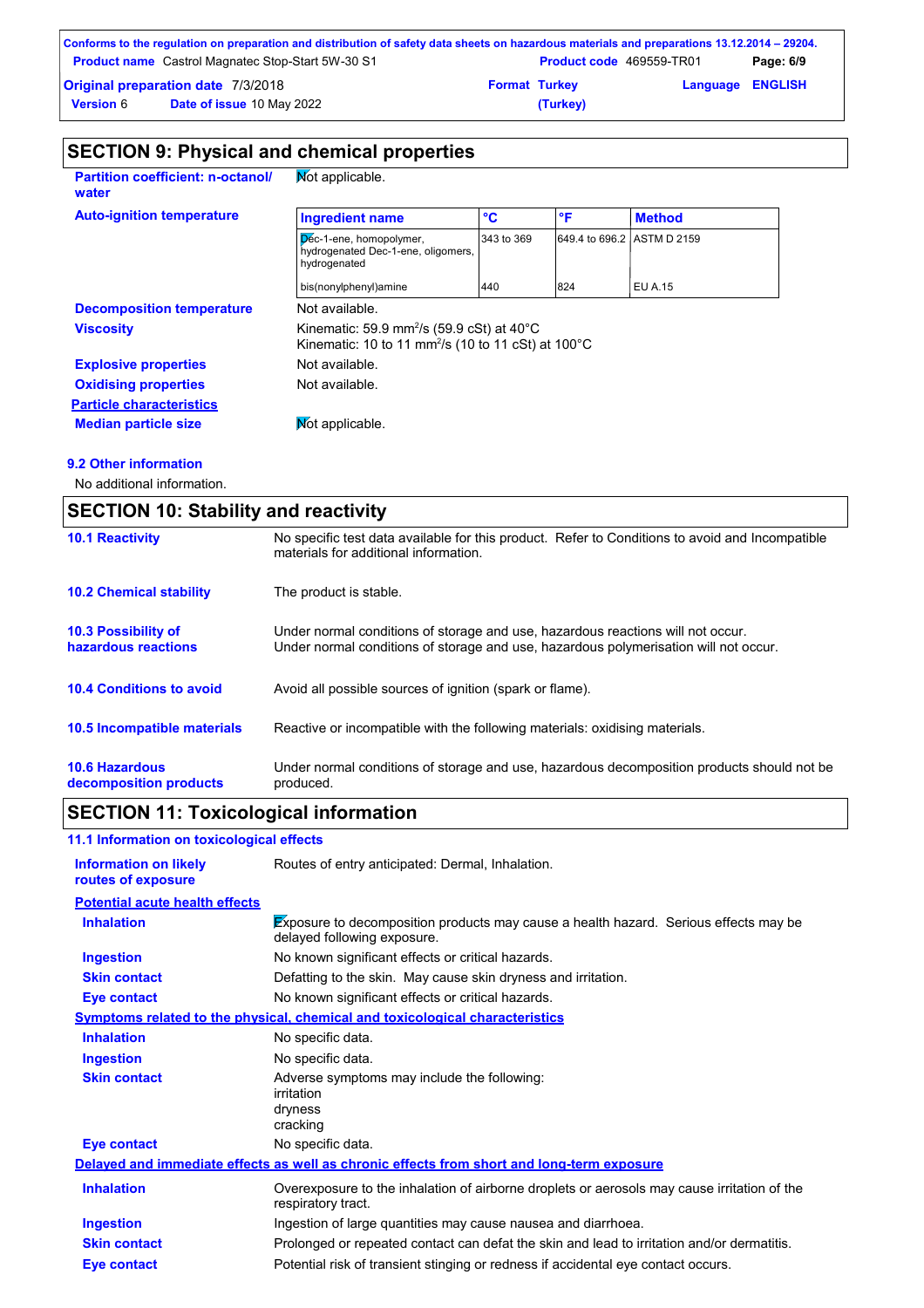| Conforms to the regulation on preparation and distribution of safety data sheets on hazardous materials and preparations 13.12.2014 – 29204. |                      |                                 |                         |
|----------------------------------------------------------------------------------------------------------------------------------------------|----------------------|---------------------------------|-------------------------|
| <b>Product name</b> Castrol Magnatec Stop-Start 5W-30 S1                                                                                     |                      | <b>Product code</b> 469559-TR01 | Page: 7/9               |
| <b>Original preparation date 7/3/2018</b>                                                                                                    | <b>Format Turkey</b> |                                 | <b>Language ENGLISH</b> |
| <b>Date of issue 10 May 2022</b><br><b>Version 6</b>                                                                                         | (Turkey)             |                                 |                         |

## **SECTION 11: Toxicological information**

| <b>Potential chronic health effects</b> |                                                                                                                                                                                                                                                                                                                                                                                                          |
|-----------------------------------------|----------------------------------------------------------------------------------------------------------------------------------------------------------------------------------------------------------------------------------------------------------------------------------------------------------------------------------------------------------------------------------------------------------|
| <b>General</b>                          | USED ENGINE OILS<br>Combustion products resulting from the operation of internal combustion engines contaminate<br>engine oils during use. Used engine oil may contain hazardous components which have the<br>potential to cause skin cancer. Frequent or prolonged contact with all types and makes of used<br>engine oil must therefore be avoided and a high standard of personal hygiene maintained. |
| <b>Carcinogenicity</b>                  | No known significant effects or critical hazards.                                                                                                                                                                                                                                                                                                                                                        |
| <b>Mutagenicity</b>                     | No known significant effects or critical hazards.                                                                                                                                                                                                                                                                                                                                                        |
| <b>Developmental effects</b>            | No known significant effects or critical hazards.                                                                                                                                                                                                                                                                                                                                                        |
| <b>Fertility effects</b>                | No known significant effects or critical hazards.                                                                                                                                                                                                                                                                                                                                                        |

## **SECTION 12: Ecological information**

```
12.1 Toxicity
```
**Environmental hazards** Not classified as dangerous

### **12.2 Persistence and degradability**

Not expected to be rapidly degradable.

### **12.3 Bioaccumulative potential**

This product is not expected to bioaccumulate through food chains in the environment.

| <b>12.4 Mobility in soil</b>                            |                                                                      |
|---------------------------------------------------------|----------------------------------------------------------------------|
| <b>Soil/water partition</b><br><b>coefficient (Koc)</b> | Not available.                                                       |
| <b>Mobility</b>                                         | Spillages may penetrate the soil causing ground water contamination. |

### **12.5 Results of PBT and vPvB assessment**

This mixture does not contain any substances that are assessed to be a PBT or a vPvB.

### **12.6 Other adverse effects**

**13.1 Waste treatment methods**

Spills may form a film on water surfaces causing physical damage to organisms. Oxygen transfer could also be impaired. **Other ecological information**

### **SECTION 13: Disposal considerations**

| 13.1 waste treatment methods |                                                                                                                                                                                                                                                                                                                                                                                                                                                                                                                                                                                                                                                                                                                                                                                                                                                                                                                               |
|------------------------------|-------------------------------------------------------------------------------------------------------------------------------------------------------------------------------------------------------------------------------------------------------------------------------------------------------------------------------------------------------------------------------------------------------------------------------------------------------------------------------------------------------------------------------------------------------------------------------------------------------------------------------------------------------------------------------------------------------------------------------------------------------------------------------------------------------------------------------------------------------------------------------------------------------------------------------|
| <b>Methods of disposal</b>   | The generation of waste should be avoided or minimised wherever possible. Significant<br>quantities of waste product residues should not be disposed of via the foul sewer but processed<br>in a suitable effluent treatment plant. Dispose of surplus and non-recyclable products via a<br>licensed waste disposal contractor. Disposal of this product, solutions and any by-products<br>should at all times comply with the requirements of environmental protection and waste disposal<br>legislation and any regional local authority requirements. Waste packaging should be recycled.<br>Incineration or landfill should only be considered when recycling is not feasible. This material<br>and its container must be disposed of in a safe way. Empty containers or liners may retain some<br>product residues. Avoid dispersal of spilt material and runoff and contact with soil, waterways,<br>drains and sewers. |
| <b>Special precautions</b>   | This material and its container must be disposed of in a safe way. Empty containers or liners<br>may retain some product residues. Avoid dispersal of spilt material and runoff and contact with<br>soil, waterways, drains and sewers.                                                                                                                                                                                                                                                                                                                                                                                                                                                                                                                                                                                                                                                                                       |

## **SECTION 14: Transport information**

| <b>ADR/RID</b> | <b>ADN</b>     | <b>IMDG</b>              | <b>IATA</b>    |
|----------------|----------------|--------------------------|----------------|
| Not regulated. | Not regulated. | Not regulated.           | Not regulated. |
|                |                |                          |                |
|                |                | $\overline{\phantom{0}}$ |                |
|                |                |                          |                |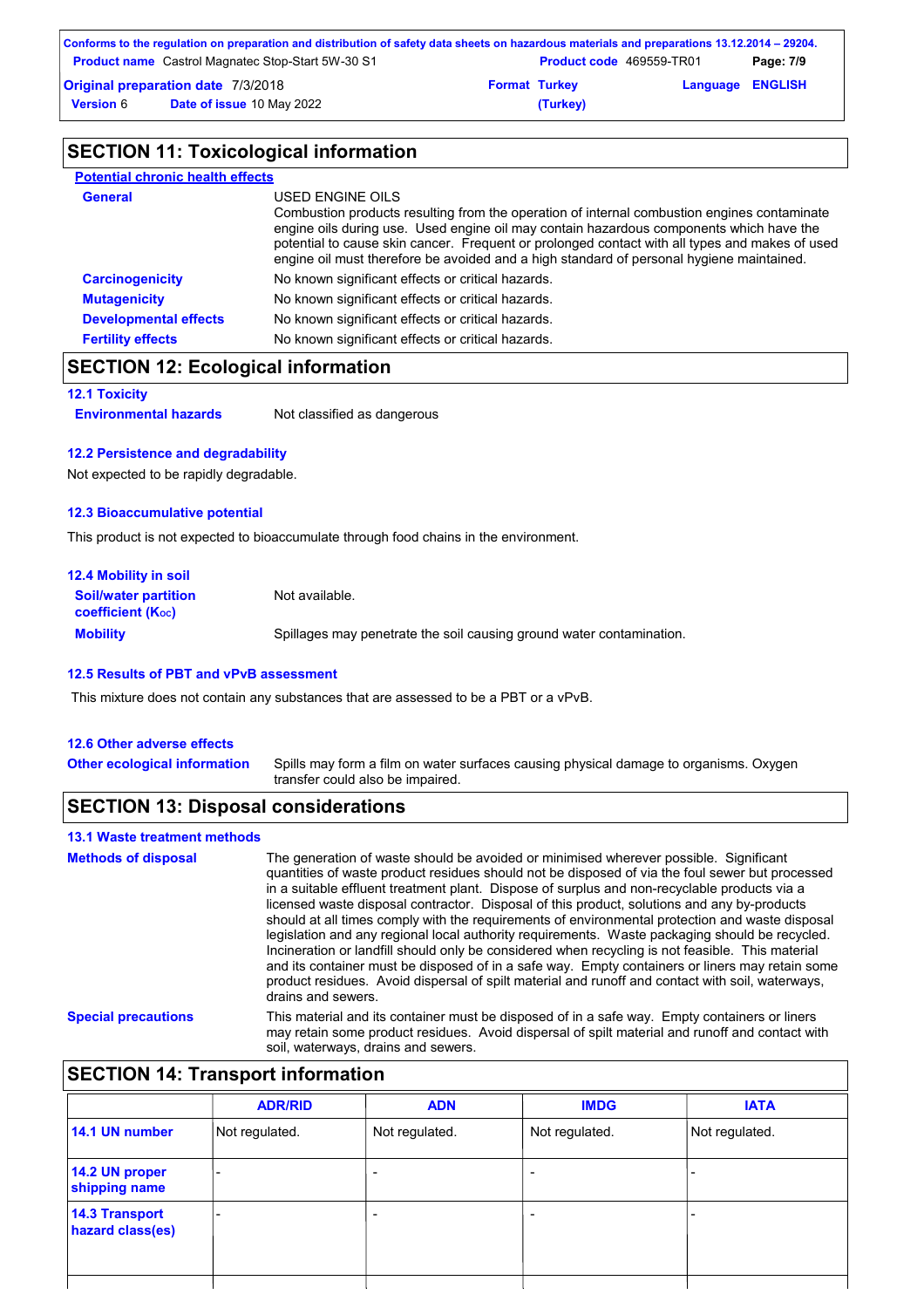| Conforms to the regulation on preparation and distribution of safety data sheets on hazardous materials and preparations 13.12.2014 – 29204. |                                 |                         |           |
|----------------------------------------------------------------------------------------------------------------------------------------------|---------------------------------|-------------------------|-----------|
| <b>Product name</b> Castrol Magnatec Stop-Start 5W-30 S1                                                                                     | <b>Product code</b> 469559-TR01 |                         | Page: 8/9 |
| <b>Original preparation date 7/3/2018</b>                                                                                                    | <b>Format Turkey</b>            | <b>Language ENGLISH</b> |           |
| <b>Date of issue 10 May 2022</b><br><b>Version 6</b>                                                                                         | (Turkey)                        |                         |           |

|                                         | <b>SECTION 14: Transport information</b> |     |                          |      |  |
|-----------------------------------------|------------------------------------------|-----|--------------------------|------|--|
| 14.4 Packing<br>group                   |                                          |     |                          |      |  |
| 14.5<br><b>Environmental</b><br>hazards | No.                                      | No. | No.                      | 'No. |  |
| <b>Additional</b><br><b>information</b> |                                          |     | $\overline{\phantom{0}}$ |      |  |

**14.6 Special precautions for user** Not available.

| <b>14.7 Transport in bulk</b> | Not available. |
|-------------------------------|----------------|
| according to IMO              |                |
| <b>instruments</b>            |                |
|                               |                |

## **SECTION 15: Regulatory information**

|                                                                 | 15.1 Safety, health and environmental regulations/legislation specific for the substance or mixture      |
|-----------------------------------------------------------------|----------------------------------------------------------------------------------------------------------|
| <b>National inventory</b>                                       |                                                                                                          |
| <b>Australia inventory (AIIC)</b>                               | All components are listed or exempted.                                                                   |
| <b>Canada inventory</b>                                         | All components are listed or exempted.                                                                   |
| <b>China inventory (IECSC)</b>                                  | All components are listed or exempted.                                                                   |
| <b>Japan inventory (CSCL)</b>                                   | All components are listed or exempted.                                                                   |
| <b>Korea inventory (KECI)</b>                                   | All components are listed or exempted.                                                                   |
| <b>Philippines inventory</b><br>(PICCS)                         | At least one component is not listed.                                                                    |
| <b>REACH Status</b>                                             | For the REACH status of this product please consult your company contact, as identified in<br>Section 1. |
| <b>Taiwan Chemical</b><br><b>Substances Inventory</b><br>(TCSI) | All components are listed or exempted.                                                                   |
| <b>United States inventory</b><br>(TSCA 8b)                     | All components are active or exempted.                                                                   |

## **SECTION 16: Other information**

| <b>Abbreviations and acronyms</b> | ACGIH = American Conference of Industrial Hygienists                                                     |
|-----------------------------------|----------------------------------------------------------------------------------------------------------|
|                                   | ADN = European Provisions concerning the International Carriage of Dangerous Goods by<br>Inland Waterway |
|                                   | ADR = The European Agreement concerning the International Carriage of Dangerous Goods by                 |
|                                   | Road                                                                                                     |
|                                   | $ATE = Acute Toxicity Estimate$                                                                          |
|                                   | <b>BCF</b> = Bioconcentration Factor                                                                     |
|                                   | CAS = Chemical Abstracts Service                                                                         |
|                                   | GHS = Globally Harmonized System of Classification and Labelling of Chemicals                            |
|                                   | IATA = International Air Transport Association                                                           |
|                                   | IBC = Intermediate Bulk Container                                                                        |
|                                   | <b>IMDG</b> = International Maritime Dangerous Goods                                                     |
|                                   | LogPow = logarithm of the octanol/water partition coefficient                                            |
|                                   | MARPOL = International Convention for the Prevention of Pollution From Ships, 1973 as                    |
|                                   | modified by the Protocol of 1978. ("Marpol" = marine pollution)                                          |
|                                   | OECD = Organisation for Economic Co-operation and Development                                            |
|                                   | PBT = Persistent, Bioaccumulative and Toxic                                                              |
|                                   | RID = The Regulations concerning the International Carriage of Dangerous Goods by Rail                   |
|                                   | SADT = Self-Accelerating Decomposition Temperature                                                       |
|                                   | STOT-RE = Specific Target Organ Toxicity - Repeated Exposure                                             |
|                                   | STOT-SE = Specific Target Organ Toxicity - Single Exposure                                               |
|                                   | TWA = Time weighted average                                                                              |
|                                   | $UN = United Nations$                                                                                    |
|                                   | UVCB = Complex hydrocarbon substance                                                                     |
|                                   | VOC = Volatile Organic Compound                                                                          |
|                                   | vPvB = Very Persistent and Very Bioaccumulative                                                          |
|                                   | Varies = may contain one or more of the following 64741-88-4, 64741-89-5, 64741-95-3,                    |
|                                   | 64741-96-4, 64742-01-4, 64742-44-5, 64742-45-6, 64742-52-5, 64742-53-6, 64742-54-7,                      |
|                                   | 64742-55-8, 64742-56-9, 64742-57-0, 64742-58-1, 64742-62-7, 64742-63-8, 64742-65-0,                      |
|                                   | 64742-70-7, 72623-85-9, 72623-86-0, 72623-87-1                                                           |
|                                   |                                                                                                          |
|                                   |                                                                                                          |